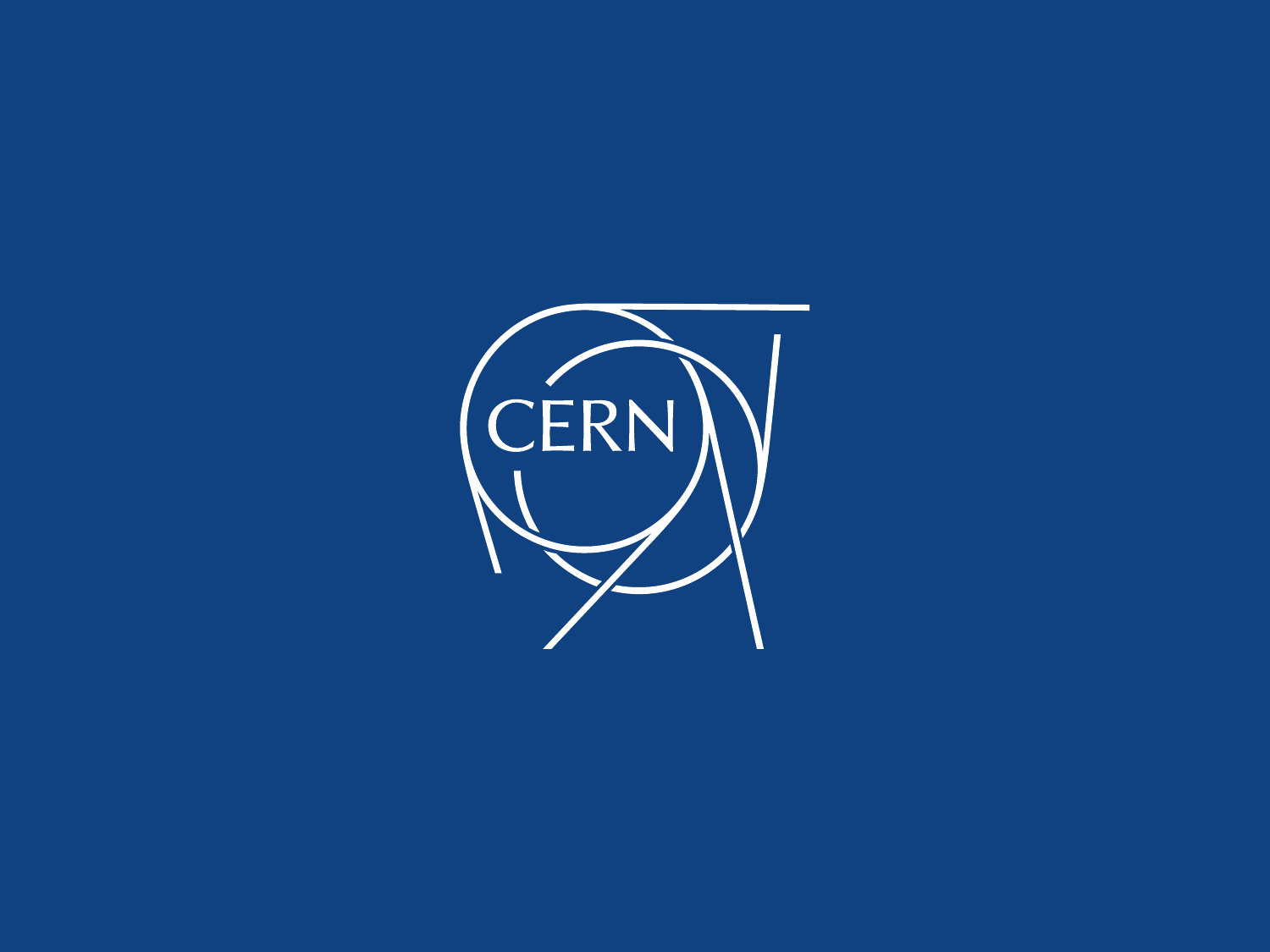# Linac4

### Failure catalogue and Availability model

Andrea Apollonio and Odei Rey Orozko **Workshop follow-up meeting II** CERN, September 6, 2016



07/09/2016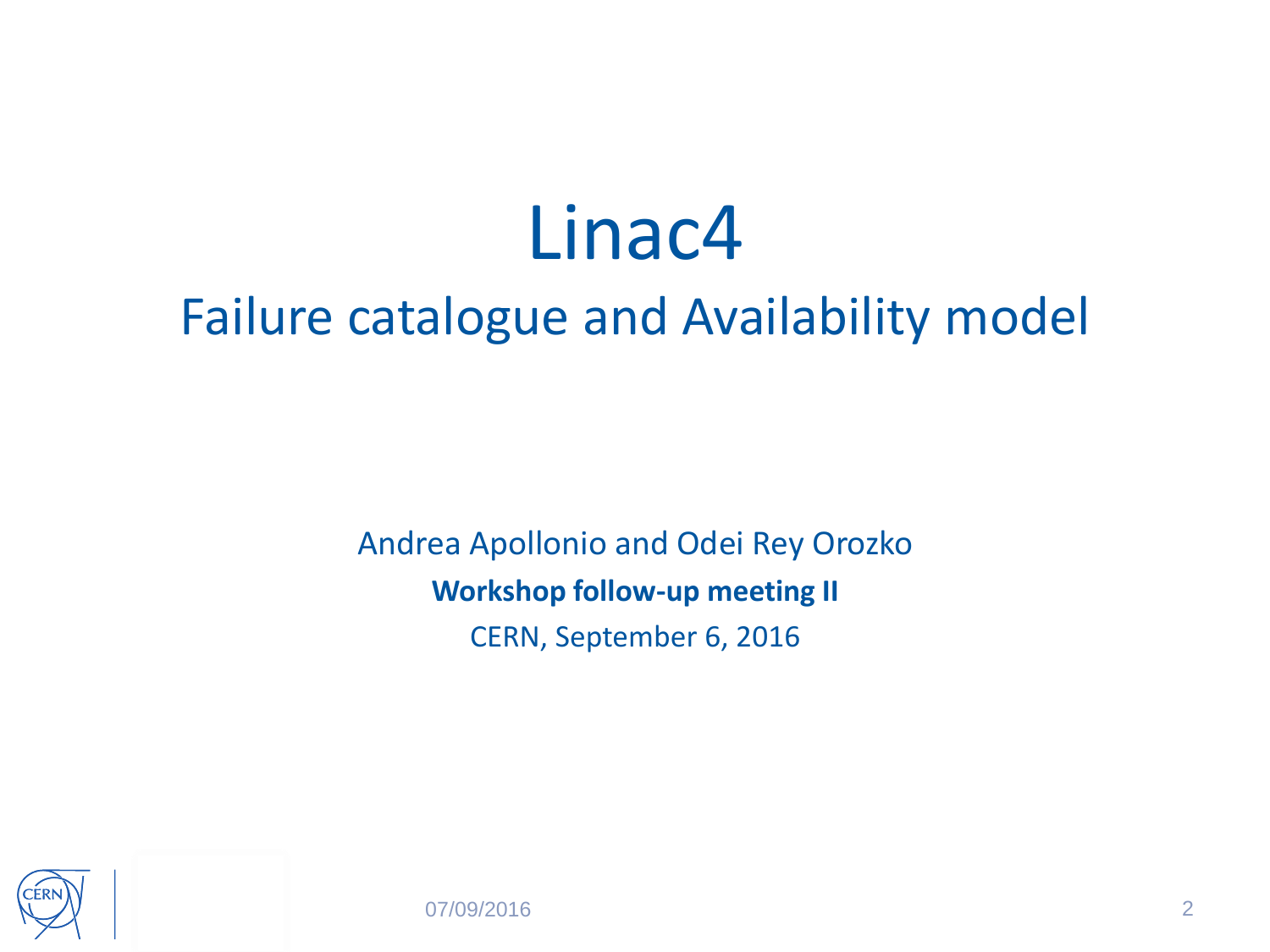## **Index : Linac4**

- Failure Catalogue
- Availability model
	- **Assumptions**
	- **In Isograph model**
	- **ELMAS** model
	- **First results**
- **Next steps**

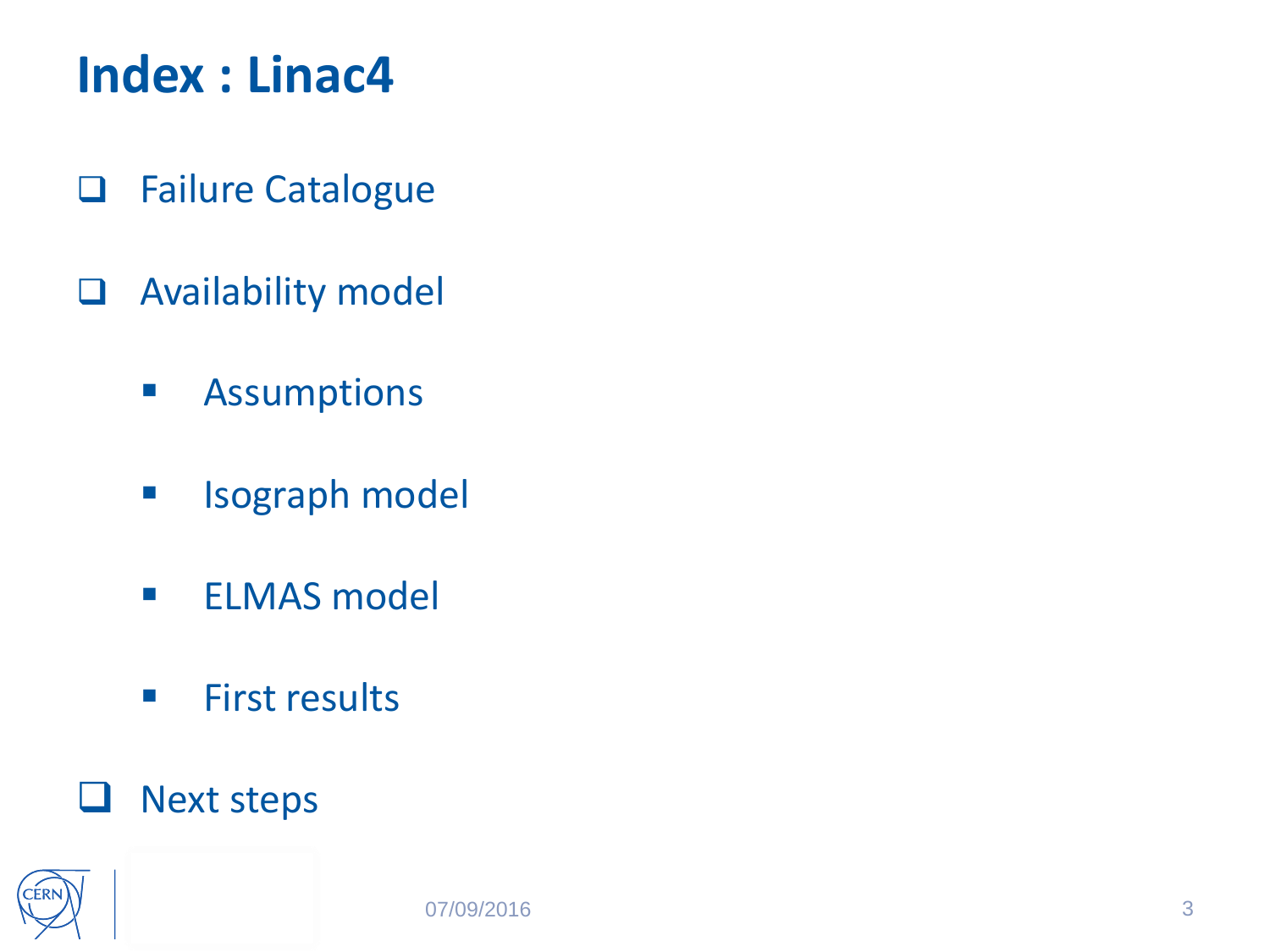### FAILURE CATALOGUE I

| <b>SECTION:</b><br>Linac4 | components<br>No. of | <b>BEAM</b><br><b>CONDITION</b> | <b>FAILURE MODE</b>                                  | <b>LOCATION OF</b><br><b>BEAM LOSSES</b> | MTTR(h)                 | <b>COMMENTS</b><br>*repair in the tunnel:<br>venting incl. consign. 20',<br>deconsign. 10' | MTBF (h) | <b>COMMENTS</b> | <b>SEVERITY</b><br>(**mitigation) |
|---------------------------|----------------------|---------------------------------|------------------------------------------------------|------------------------------------------|-------------------------|--------------------------------------------------------------------------------------------|----------|-----------------|-----------------------------------|
| 1) SOURCE                 | $\mathbf{1}$         | 80mA H-, 45keV,<br>0.25 umrad   | H- source not availableor below nominal<br>intensity | Source/LEBT                              |                         |                                                                                            |          |                 | Low                               |
| 1.1) HYDROGEN             |                      |                                 | Hydrogen delivery system                             | Plasma generator                         | $\overline{3}$          | $3h*$                                                                                      | 26000    |                 |                                   |
|                           |                      |                                 | Hydrogen pulser                                      | Plasma generator                         | $\overline{3}$          | $3h*$                                                                                      | 8760     |                 |                                   |
|                           |                      |                                 | LLRF controller                                      |                                          | $\overline{2}$          | 2 <sub>h</sub>                                                                             | 17000    |                 |                                   |
| 1.2) RF-SOURCE            |                      |                                 |                                                      | Plasma generator                         |                         |                                                                                            |          |                 |                                   |
|                           |                      |                                 | RF-amplifier                                         | Plasma generator                         | $\overline{2}$          | 6h                                                                                         | 8.76E03  |                 |                                   |
|                           |                      |                                 | Matching network connection                          | Plasma generator                         | $\mathbf{1}$            | $1 h*$                                                                                     | 26000    |                 |                                   |
|                           |                      |                                 | RF-antenna - air ionization                          | Source                                   | 24                      | 24 h*                                                                                      | 26000    |                 | ** New PG                         |
| 1.3) PLASMA GENERATOR     |                      |                                 | Plasma generator leak                                | Plasma generator                         | 24                      | 24 h*                                                                                      | 17000    |                 | ** short circuit Bias             |
|                           |                      |                                 | Plasma electrode Bias power supply                   |                                          | $\mathbf{1}$            | $1 h*$                                                                                     | 17000    |                 |                                   |
|                           |                      |                                 | Permanent magnets                                    |                                          | 24                      | 24 h*                                                                                      | 26000    |                 |                                   |
|                           |                      |                                 | Vis ceramique                                        |                                          | 24                      | 24 h*                                                                                      | 26000    |                 |                                   |
|                           |                      |                                 |                                                      |                                          |                         |                                                                                            |          |                 |                                   |
| 1.4) SOURCE HIGH VOLTAGE  |                      |                                 | 10 kV Puller-dump transformer                        | Source                                   | $\overline{3}$          | 3 <sup>h</sup>                                                                             | 26000    |                 |                                   |
|                           |                      |                                 | 45 kV HV transformer                                 | Source                                   | $\overline{3}$          | 3 <sup>h</sup>                                                                             | 26000    |                 |                                   |
|                           |                      |                                 | 25/45 kV Einzel Lens transformer                     | Source                                   | $\overline{3}$          | 3 <sup>h</sup>                                                                             | 26000    |                 |                                   |
|                           |                      |                                 | Fron-end insulator                                   | Source                                   | 72                      | 72 h*                                                                                      | 26000    |                 |                                   |
|                           |                      |                                 | 10/25/45 kV converter                                | Source                                   | $\overline{3}$          | 3 h                                                                                        | 8.76E03  |                 |                                   |
|                           |                      |                                 |                                                      |                                          |                         |                                                                                            |          |                 |                                   |
| 1.5) CESIATION SOURCE     |                      |                                 | CS-heating system                                    |                                          | $\mathbf{1}$            | $1 h*$                                                                                     | 17000    |                 |                                   |
|                           |                      |                                 | Air cooling system                                   |                                          | $\mathbf{1}$            | $1 h*$                                                                                     | 17000    |                 |                                   |
|                           |                      |                                 | Cs-valve motorization                                |                                          | $\mathbf{1}$            | $1 h*$                                                                                     | 8.76E03  |                 |                                   |
|                           |                      |                                 |                                                      | Source                                   | 24                      | 24 h*                                                                                      | 26000    |                 |                                   |
| 1.6) SOURCE VESSELS       |                      |                                 | Flange leak<br>Front-end leak                        |                                          | 72                      | 72 h*                                                                                      |          |                 |                                   |
|                           |                      |                                 |                                                      | Source                                   |                         |                                                                                            | 26000    |                 |                                   |
| 1.7) SOURCE VACUUM        |                      |                                 | TM pump                                              |                                          | $\overline{3}$          | 3 <sup>h</sup>                                                                             | 17000    |                 |                                   |
|                           |                      |                                 | Roughing pump                                        |                                          | $\overline{\mathbf{3}}$ | 3 <sup>h</sup>                                                                             | 26000    |                 |                                   |
|                           |                      |                                 | Vacuum gauge                                         |                                          | 1                       | $1 h*$                                                                                     | 8.76E+03 |                 | ** use a different gauge          |
|                           |                      |                                 | Vacuum valve                                         |                                          | 24                      | 24 h*                                                                                      | 26000    |                 |                                   |
|                           |                      |                                 | Vac-Interlock                                        | Source                                   | $\overline{3}$          | 3 <sup>h</sup>                                                                             | 8.76E+03 |                 | ** use a different gauge          |
|                           |                      |                                 |                                                      |                                          |                         |                                                                                            |          |                 |                                   |
| 1.8) SOURCE CONTROLS      |                      |                                 | <b>BCT-LEBT</b>                                      |                                          | $\overline{3}$          | 3 <sup>h</sup>                                                                             | 8.76E03  |                 |                                   |
|                           |                      |                                 | PLC-Hardware / software                              |                                          | 8                       | 8 h                                                                                        | 8.76E03  |                 |                                   |
|                           |                      |                                 | FESA-software                                        |                                          | 8                       | 8 h                                                                                        | 8.76E03  |                 |                                   |
|                           |                      |                                 | Autopilot software                                   |                                          | 8                       | 8 h                                                                                        | 8.76E03  |                 | ** Manual operation               |
|                           |                      |                                 |                                                      |                                          |                         |                                                                                            |          |                 |                                   |
| 1.9.) FC ACCESS SYSTEM    |                      |                                 | <b>PLC</b>                                           | Source                                   | $\overline{3}$          | 3 <sup>h</sup>                                                                             | 26000    |                 |                                   |
|                           |                      |                                 | Doors Micro-switches                                 | Source                                   | $\overline{3}$          | 3 <sup>h</sup>                                                                             | 17000    |                 | ** Manual operation               |

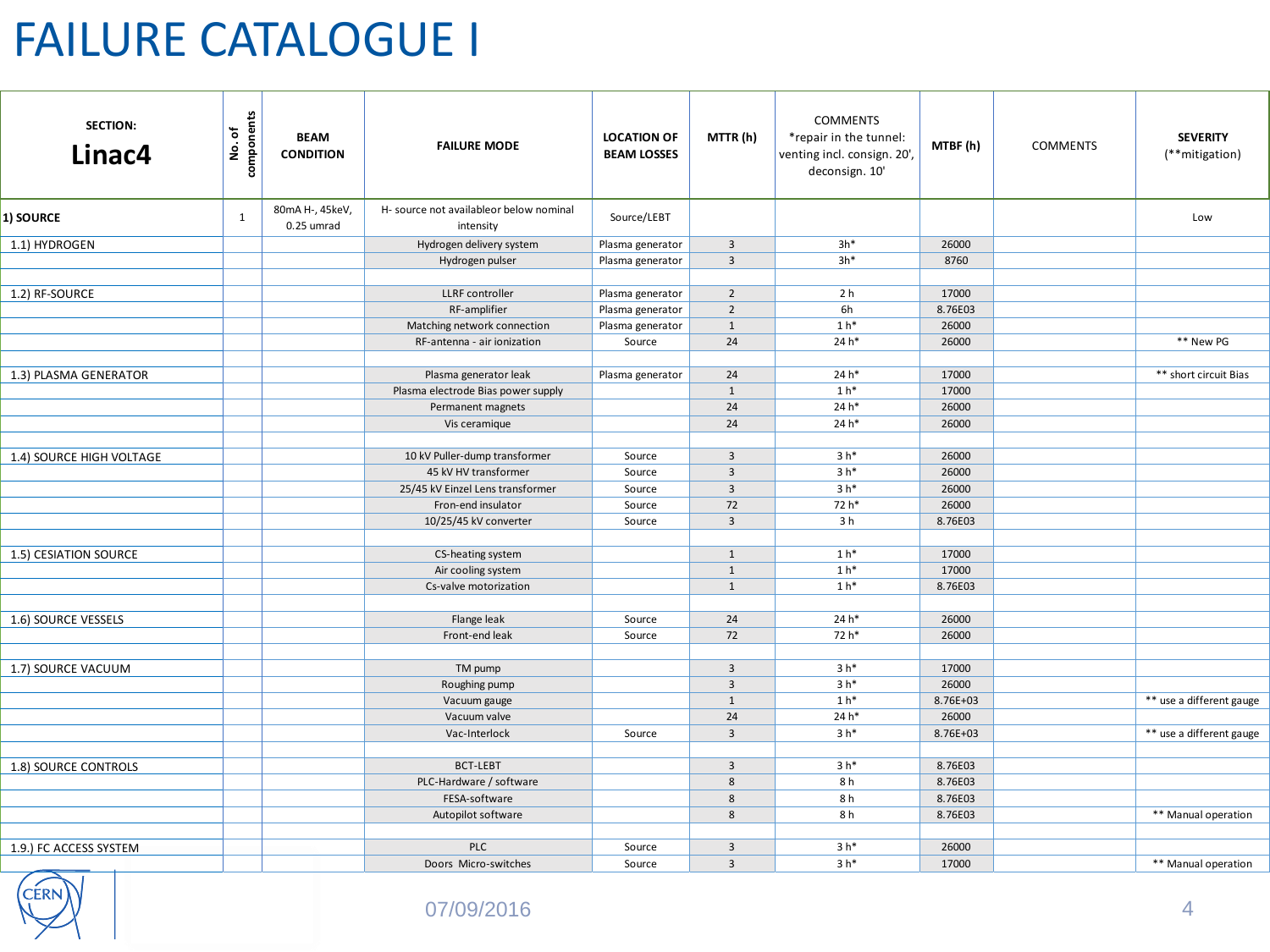### FAILURE CATALOGUE II

| <b>SECTION:</b><br>Linac4 | components<br>No. of | <b>BEAM</b><br><b>CONDITION</b> | <b>FAILURE MODE</b>                       | <b>LOCATION OF</b><br><b>BEAM LOSSES</b> | MTTR(h)      | <b>COMMENTS</b><br>*repair in the tunnel:<br>venting incl. consign. 20',<br>deconsign. 10' | MTBF(h) | <b>COMMENTS</b> | <b>SEVERITY</b><br>(**mitigation) |
|---------------------------|----------------------|---------------------------------|-------------------------------------------|------------------------------------------|--------------|--------------------------------------------------------------------------------------------|---------|-----------------|-----------------------------------|
| 2) LEBT                   |                      | 80mA H-,<br>45keV               |                                           |                                          |              |                                                                                            |         |                 |                                   |
| 2.1) SOLENOIDS            | $\overline{2}$       |                                 |                                           |                                          |              |                                                                                            |         |                 |                                   |
| 2.1.1) Power Electronics  |                      |                                 | Powering Failure                          | Solenoids                                | 0.4          | 23min                                                                                      | 100000  |                 | Low                               |
| 2.1.2) Controls           |                      |                                 |                                           | Solenoids                                | 0.4          | 23min                                                                                      | 200000  |                 | Low                               |
| 2.1.3) Measurement part   |                      |                                 |                                           | Solenoids                                | 0.4          | 23min                                                                                      | 200000  |                 | Low                               |
| 2.1.3) Water Cooling      |                      |                                 |                                           | Solenoids                                |              |                                                                                            |         |                 |                                   |
|                           |                      |                                 |                                           |                                          |              |                                                                                            |         |                 |                                   |
| 2.2) BEAM STOPPER         |                      |                                 | <b>Mechanical Failure</b>                 | TL, PSB Injection                        |              | few hours                                                                                  | 130000  |                 | Low                               |
|                           |                      |                                 | <b>Electronic Failure</b>                 | TL, PSB Injection                        | 1.5          | $1-2h$                                                                                     | 43000   |                 | Low                               |
|                           |                      |                                 | <b>Incorrect Position</b>                 |                                          |              |                                                                                            | 43000   |                 | Low                               |
|                           |                      |                                 |                                           |                                          |              |                                                                                            |         |                 |                                   |
| 2.3) PRE-CHOPPER          |                      |                                 | Powering Failure                          | PSB Injection (BIS)                      | 0.4          | 23 min                                                                                     | 270000  |                 | Low                               |
|                           |                      |                                 | Wrong Electric Field                      | PSB Injection (BIS)                      |              |                                                                                            |         |                 | Low                               |
|                           |                      |                                 | PSB Synchonization                        | PSB Injection (BIS)                      |              |                                                                                            |         |                 |                                   |
| 3) RFQ                    | $\mathbf{1}$         | 70mA H-,<br>3MeV                | Cooling                                   |                                          |              | few hrs                                                                                    |         | few years       |                                   |
|                           |                      |                                 | Wrong Field                               | RFQ, Chopper                             |              |                                                                                            |         |                 | Low                               |
|                           |                      |                                 |                                           |                                          |              |                                                                                            |         |                 |                                   |
| 4) MEBT                   |                      | 70mA H-,<br>3MeV                |                                           |                                          |              |                                                                                            |         |                 |                                   |
| 4.1) BUNCHER              | $\mathbf{1}$         |                                 | Powering Failure                          | MEBT, DTL                                | 0.4          | 23min                                                                                      | 26700   |                 | Low                               |
|                           |                      |                                 | Wrong EM Field                            | MEBT, DTL                                |              |                                                                                            |         |                 | Low                               |
|                           |                      |                                 | Wrong Phase                               | MEBT, DTL                                |              |                                                                                            |         |                 | Low                               |
|                           |                      |                                 | Movable Tuner not working                 | MEBT, DTL                                | $\mathbf 1$  | 1 hr (unless the vacuum has<br>to be broken)                                               | 26000   |                 | Low/Marginal                      |
|                           |                      |                                 | Vacuum leak in the cavity                 | MEBT, DTL                                |              | hrs/days                                                                                   | 8760    |                 | Marginal                          |
|                           |                      |                                 |                                           |                                          |              |                                                                                            |         |                 |                                   |
| 4.2) CHOPPER              | 1                    |                                 | Powering Failure                          | PSB Injection (DIS)                      | 0.4          | 23min                                                                                      | 26700   |                 | Low                               |
|                           |                      |                                 | Wrong Electric Field                      | PSB Injection (DIS)                      |              |                                                                                            |         |                 | Low                               |
|                           |                      |                                 | Synchronization                           | PSB Injection (DIS)                      |              |                                                                                            |         |                 |                                   |
|                           |                      |                                 |                                           |                                          |              |                                                                                            |         |                 |                                   |
|                           |                      |                                 |                                           |                                          |              |                                                                                            |         |                 |                                   |
| 5) DTL                    |                      | 40mA H-,<br>50MeV               |                                           |                                          |              |                                                                                            |         |                 |                                   |
|                           | $\overline{3}$       |                                 |                                           |                                          |              |                                                                                            |         |                 |                                   |
| 5.1) CAVITIES             |                      |                                 | Wrong EM Field                            | DTL                                      | 0.5          | 15-30 min for reset<br>15-30 min for reset                                                 | 168     | < 168           | Low                               |
|                           |                      |                                 | Wrong Phase                               | DTL                                      | 0.5          | 1 h (unless the vacuum has to                                                              | 168     | < 168           | Low                               |
|                           |                      |                                 | Movable Tuners (2 per cavity) not working | <b>DTL</b>                               | $\mathbf{1}$ | be broken)                                                                                 | 26000   |                 | Low/Marginal                      |
|                           |                      |                                 | Vacuum leak in the cavity                 | DTL                                      |              | h/days                                                                                     | 8760    |                 | Marginal                          |
|                           |                      |                                 |                                           |                                          |              |                                                                                            |         |                 |                                   |
| <b>CERN</b>               |                      |                                 | 07/09/2016                                |                                          |              |                                                                                            |         |                 | 5                                 |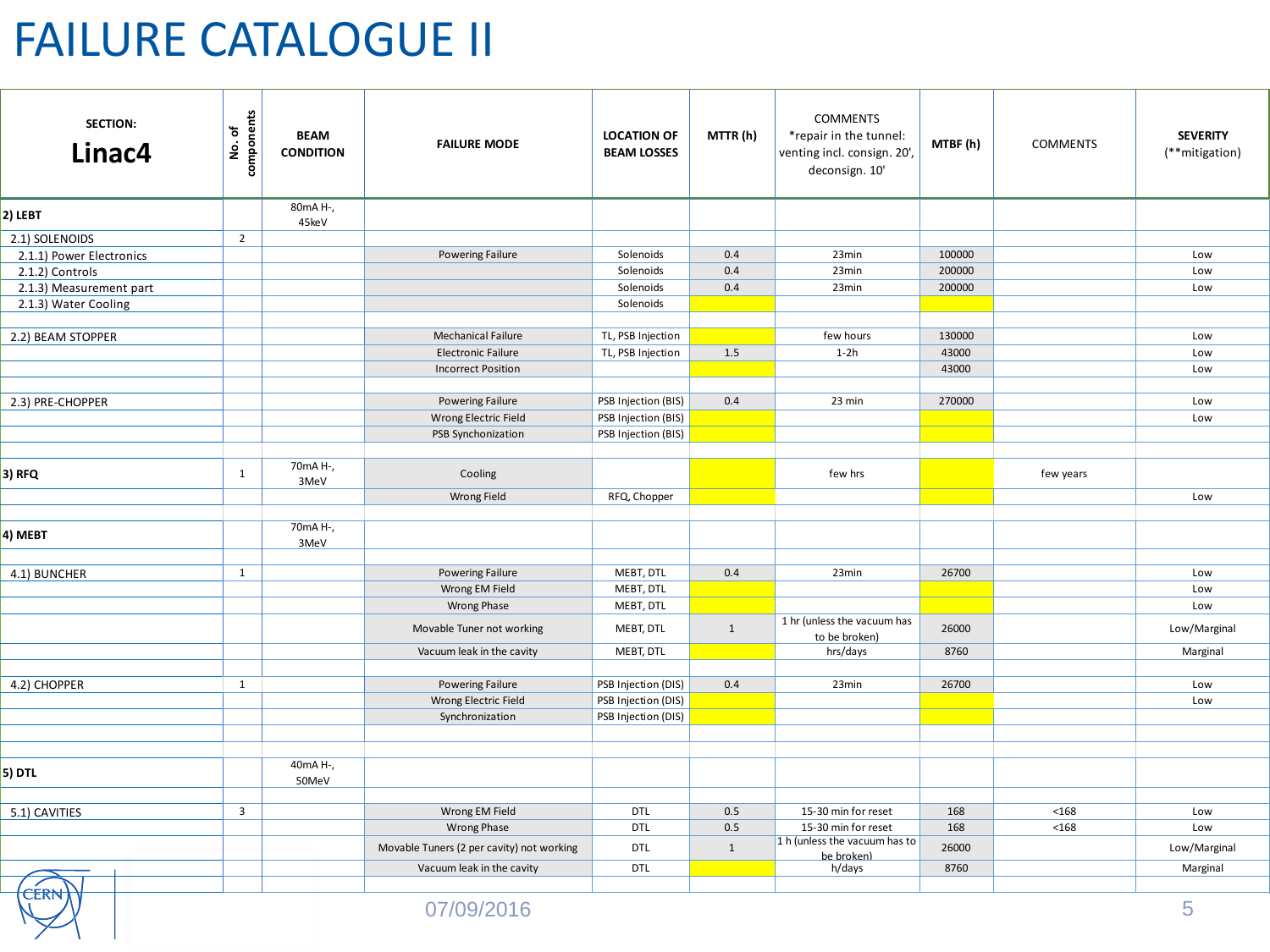### FAILURE CATALOGUE III

| <b>SECTION:</b><br>Linac4 | components<br>No. of | <b>BEAM</b><br><b>CONDITION</b> | <b>FAILURE MODE</b>                                                                  | <b>LOCATION OF</b><br><b>BEAM LOSSES</b> | MTTR(h)        | <b>COMMENTS</b><br>*repair in the tunnel:<br>venting incl. consign. 20',<br>deconsign. 10' | MTBF(h) | <b>COMMENTS</b>                          | <b>SEVERITY</b><br>(**mitigation) |
|---------------------------|----------------------|---------------------------------|--------------------------------------------------------------------------------------|------------------------------------------|----------------|--------------------------------------------------------------------------------------------|---------|------------------------------------------|-----------------------------------|
| 6) CCDTL                  |                      | 40mA H-,<br>100MeV              |                                                                                      |                                          |                |                                                                                            |         |                                          |                                   |
|                           |                      |                                 |                                                                                      |                                          |                |                                                                                            |         |                                          |                                   |
| 6.1) CAVITIES             | $\overline{7}$       |                                 | Wrong EM Field                                                                       | CCDTL,TL                                 | 0.5            | 15-30 min for reset                                                                        | 168     | < 168                                    | Low                               |
|                           |                      |                                 | Wrong phase                                                                          | CCDTL,TL                                 | 0.5            | 15-30 min for reset                                                                        | 168     | $168$                                    | Low                               |
|                           |                      |                                 | Movable Tuners not working<br>(1 per cavity for the first 5 modules,<br>otherwise 2) | <b>CCDTL</b>                             | $\mathbf{1}$   | 1 h (unless the vacuum has to<br>be broken)                                                | 26000   |                                          | Low/Marginal                      |
|                           |                      |                                 | Vacuum leak in the cavity                                                            | <b>CCDTL</b>                             |                | h/days                                                                                     | 8760    |                                          | Marginal                          |
|                           |                      |                                 |                                                                                      |                                          |                |                                                                                            |         |                                          |                                   |
|                           |                      |                                 |                                                                                      |                                          |                |                                                                                            |         |                                          |                                   |
| 7) PIMS                   | 12                   | 40mA H-,<br>160MeV              |                                                                                      |                                          |                |                                                                                            |         |                                          |                                   |
| 7.1) MODULES 1-10         | 10                   |                                 | Wrong EM Field                                                                       | TL                                       | 0.5            | 15-30 min for reset                                                                        | 168     | $168$                                    |                                   |
|                           |                      |                                 |                                                                                      | TL                                       | 0.5            | 15-30 min for reset                                                                        | 168     | < 168                                    | Low<br>Low                        |
|                           |                      |                                 | Wrong phase<br>Movable Tuners not working<br>(2 per cavitys)                         | PIMS                                     | $\mathbf{1}$   | 1 h (unless the vacuum has to<br>be broken)                                                | 26000   |                                          | Low/Marginal                      |
|                           |                      |                                 | Vacuum leak in the cavity                                                            | PIMS                                     |                | h/days                                                                                     | 8760    |                                          | Marginal                          |
|                           |                      |                                 |                                                                                      |                                          |                |                                                                                            |         |                                          |                                   |
| 7.2) MODULES 11-12        | $\overline{2}$       |                                 | Wrong EM Field                                                                       | <b>BHZ.21</b>                            | 0.5            | 15-30 min for reset                                                                        | 168     | < 169                                    | Low                               |
|                           |                      |                                 | Wrong Voltage for Energy Painting                                                    | PSB Injection                            |                |                                                                                            |         |                                          | Low                               |
|                           |                      |                                 | Movable Tuners not working<br>(2 per cavitys)                                        | PIMS                                     | $1\,$          | 1 h (unless the vacuum has to<br>be broken)                                                | 26000   |                                          | Low/Marginal                      |
|                           |                      |                                 | Vacuum leak in the cavity                                                            | PIMS                                     |                | h/days                                                                                     | 8760    |                                          | Marginal                          |
|                           |                      |                                 |                                                                                      |                                          |                |                                                                                            |         |                                          |                                   |
| 8) ION PUMPS              | 49                   |                                 | Powering failure<br>(1002 Redundancy)                                                | Linac                                    | $\overline{2}$ | 2h                                                                                         | 4392    | 1/[6m]<br>(checked every 24h)            |                                   |
|                           |                      |                                 |                                                                                      |                                          |                |                                                                                            |         |                                          |                                   |
| 9) VACUUM VALVES          | 9                    |                                 | Vacuum Leak                                                                          | Linac                                    |                |                                                                                            |         |                                          | Marginal                          |
|                           |                      |                                 | <b>Mechanical Failure</b><br>(Compressed Air System) + Vacuum Leak                   |                                          | 24             | >24h                                                                                       | 130000  | $< 1.3E + 0.5$<br>(RELIAB: 50000 cycles) | Marginal                          |
|                           |                      |                                 | <b>Electronics Failure</b>                                                           | Linac                                    | 1.5            | $1-2h$                                                                                     | 43000   |                                          | Low                               |
|                           |                      |                                 | Sensor/Powering Failure<br>(Valve closes when not asked)                             |                                          | $\overline{2}$ | 2h                                                                                         | 4350    | 4.35E+03<br>(checked every 24h)          | Low                               |
|                           |                      |                                 | Sensor/Powering Failure<br>(Valve not closed when asked)                             | Linac                                    | $\overline{2}$ | 2h                                                                                         | 4350    | 4.35E+03<br>(checked every 24h)          | Low                               |

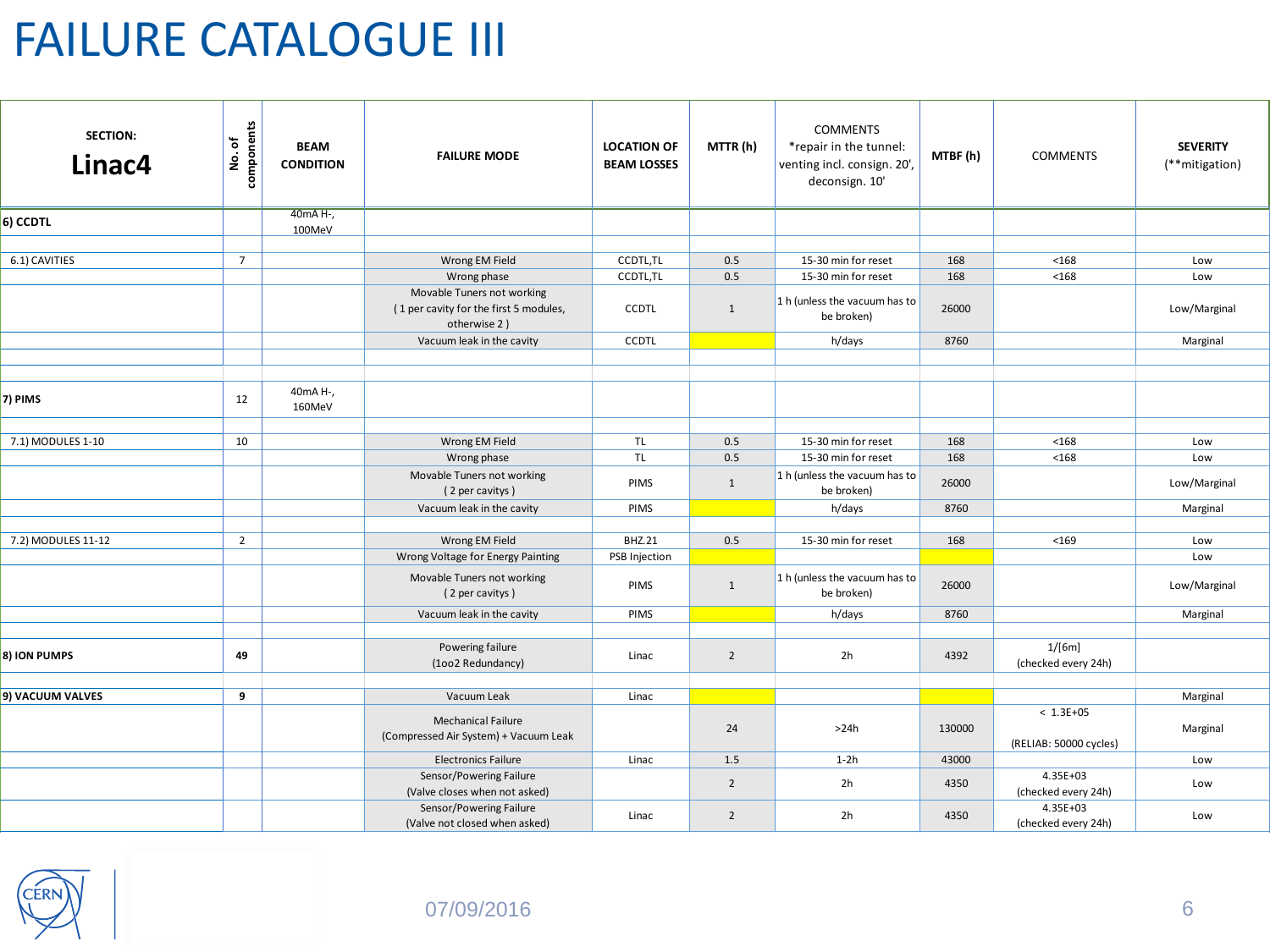### FAILURE CATALOGUE IV

| <b>SECTION:</b><br>Linac4                              | components<br>No. of | <b>BEAM</b><br><b>CONDITION</b> | <b>FAILURE MODE</b>                                                                | <b>LOCATION OF</b><br><b>BEAM LOSSES</b>         | MTTR(h) | <b>COMMENTS</b><br>*repair in the tunnel:<br>venting incl. consign. 20',<br>deconsign. 10' | MTBF(h) | <b>COMMENTS</b> | <b>SEVERITY</b><br>(**mitigation) |
|--------------------------------------------------------|----------------------|---------------------------------|------------------------------------------------------------------------------------|--------------------------------------------------|---------|--------------------------------------------------------------------------------------------|---------|-----------------|-----------------------------------|
| 10) LINAC 4 DUMP<br><b>LBE DUMP</b><br><b>LBS DUMP</b> |                      |                                 | Vacuum Leak reaching the Peak Temperature<br>Area, several pulses hitting the dump | <b>DUMP</b>                                      | 168     | 1w                                                                                         | 8760    |                 | Marginal                          |
|                                                        |                      |                                 | <b>Cooling Failure</b>                                                             | <b>DUMP</b>                                      |         | few h                                                                                      |         | few years       | Low                               |
|                                                        |                      |                                 | Core Failure                                                                       | <b>DUMP</b>                                      | 168     | 1w                                                                                         | 8760    |                 | Marginal                          |
|                                                        |                      |                                 | Sufficient Air Leak                                                                |                                                  |         |                                                                                            |         |                 |                                   |
|                                                        |                      |                                 |                                                                                    |                                                  |         |                                                                                            |         |                 |                                   |
| 11) QUADRUPOLES                                        | 49                   |                                 |                                                                                    | BHZ.30, Linac, TL                                |         |                                                                                            |         |                 |                                   |
| 11.1) Powering                                         |                      |                                 |                                                                                    |                                                  |         |                                                                                            |         |                 |                                   |
| 11.1.1) Power Electronics                              |                      |                                 | Powering Failure                                                                   | Quadrupoles                                      | 0.4     | 23min ?                                                                                    | 1000000 |                 | Low                               |
| 11.1.2) Controls                                       |                      |                                 |                                                                                    | Quadrupoles                                      |         |                                                                                            | 200000  |                 |                                   |
| 11.1.3) Measurement part                               |                      |                                 |                                                                                    | Quadrupoles                                      |         |                                                                                            | 200000  |                 |                                   |
| 12) STEERING MAGNETS                                   | 50                   |                                 |                                                                                    |                                                  |         |                                                                                            |         |                 |                                   |
| 12.1) Powering                                         |                      |                                 |                                                                                    |                                                  |         |                                                                                            |         |                 |                                   |
| 12.1.1) Power Electronics                              |                      |                                 | Powering Failure                                                                   | Steering magnets                                 | 0.4     | 23min ?                                                                                    | 100000  |                 | Low                               |
| 12.1.2) Controls                                       |                      |                                 |                                                                                    | Steering magnets                                 |         |                                                                                            | 200000  |                 |                                   |
| 12.1.3) Measurement part                               |                      |                                 |                                                                                    | Steering magnets                                 |         |                                                                                            | 200000  |                 |                                   |
|                                                        |                      |                                 |                                                                                    |                                                  |         |                                                                                            |         |                 |                                   |
| 13) BENDING MAGNETS                                    | $\overline{2}$       |                                 |                                                                                    |                                                  |         |                                                                                            |         |                 |                                   |
| 13.1) Powering                                         |                      |                                 |                                                                                    |                                                  |         |                                                                                            |         |                 |                                   |
| 13.1.1) Power Electronics                              |                      |                                 | Powering Failure                                                                   | <b>Bending magnets</b>                           | 0.4     | $23min$ ?                                                                                  | 100000  |                 | Low                               |
| 13.1.2) Controls                                       |                      |                                 |                                                                                    | Bending magnets                                  |         |                                                                                            | 200000  |                 |                                   |
| 13.1.3) Measurement part                               |                      |                                 |                                                                                    | Bending magnets                                  |         |                                                                                            | 200000  |                 |                                   |
| 13.2) Water Cooling                                    |                      |                                 |                                                                                    | Bending magnets                                  |         |                                                                                            |         |                 |                                   |
| 14) MODULATORS                                         | 14                   |                                 |                                                                                    | RFQ, Chooper,<br>CCDTL,TL, DTL,<br><b>BHZ.20</b> |         |                                                                                            |         |                 |                                   |
| 14.1) Powering                                         |                      |                                 |                                                                                    |                                                  |         |                                                                                            |         |                 |                                   |
| 14.1.1) Power Electronics                              |                      |                                 | Powering Failure                                                                   |                                                  | 0.4     | 23min ?                                                                                    | 100000  |                 | Low                               |
| 14.1.2) Controls                                       |                      |                                 |                                                                                    |                                                  | 0.4     | 23min ?                                                                                    | 200000  |                 |                                   |
| 14.1.3) Measurement part                               |                      |                                 |                                                                                    |                                                  | 0.4     | 23min ?                                                                                    | 200000  |                 |                                   |
| 15) KLYSTRONS                                          | 14                   |                                 |                                                                                    | RFQ, DTL, CCDTL,<br>PIMS                         |         |                                                                                            | 50000   |                 |                                   |

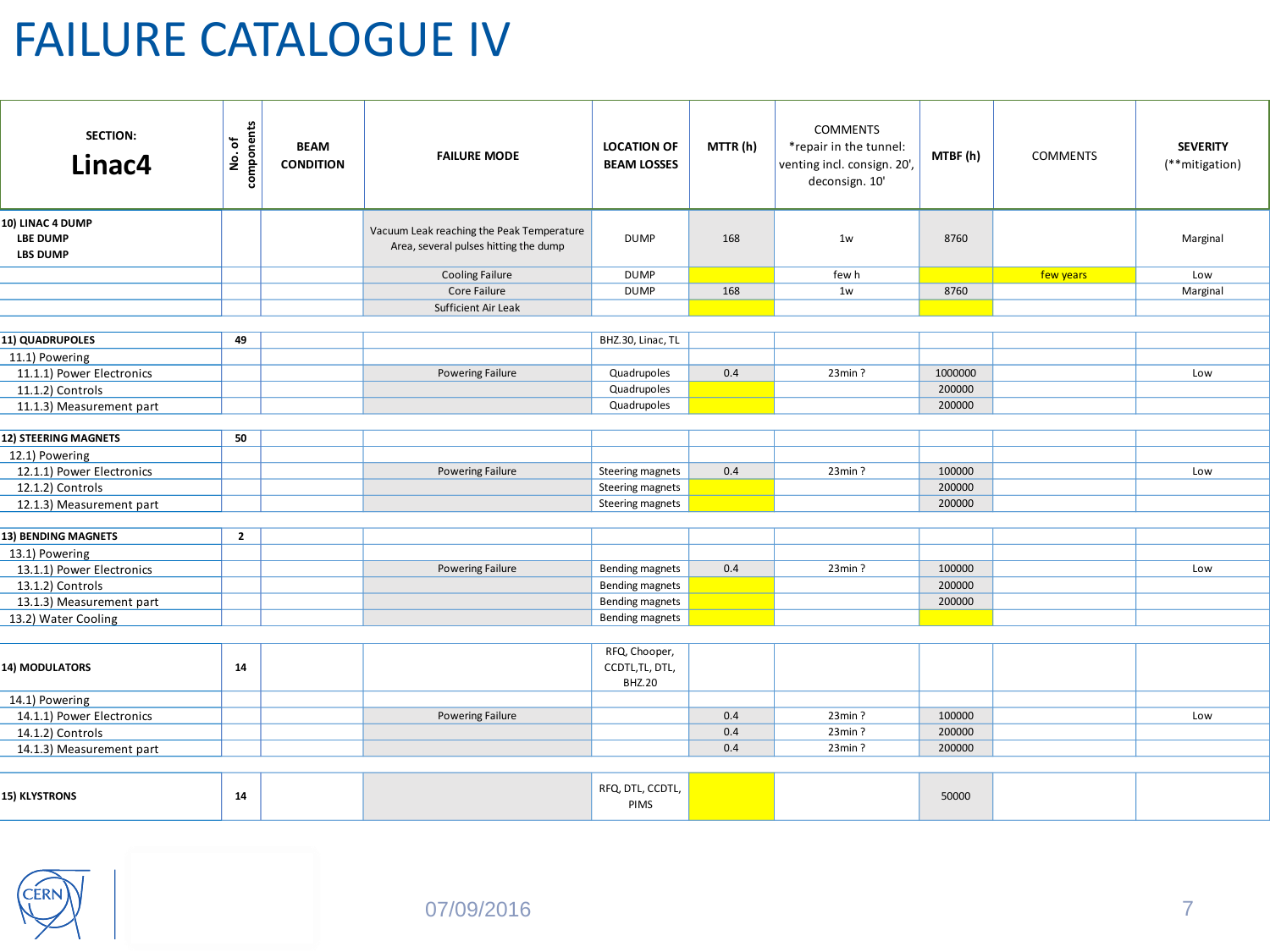### AVAILABILITY MODEL: Assumptions

- Data from Failure Catalogue
- Lifetime: 1 year
- Maintenance: Only corrective!
- No operational phases are defined
- One reliability block per failure mode of:
	- 49 Ion pumps
	- 9 Vacuum Valves
	- 49 Quadrupoles
	- 50 Steering magnets
	- 14 Modulators
	- 14 Klystrons

Impact on the results?? 14 Modulators Example



07/09/2016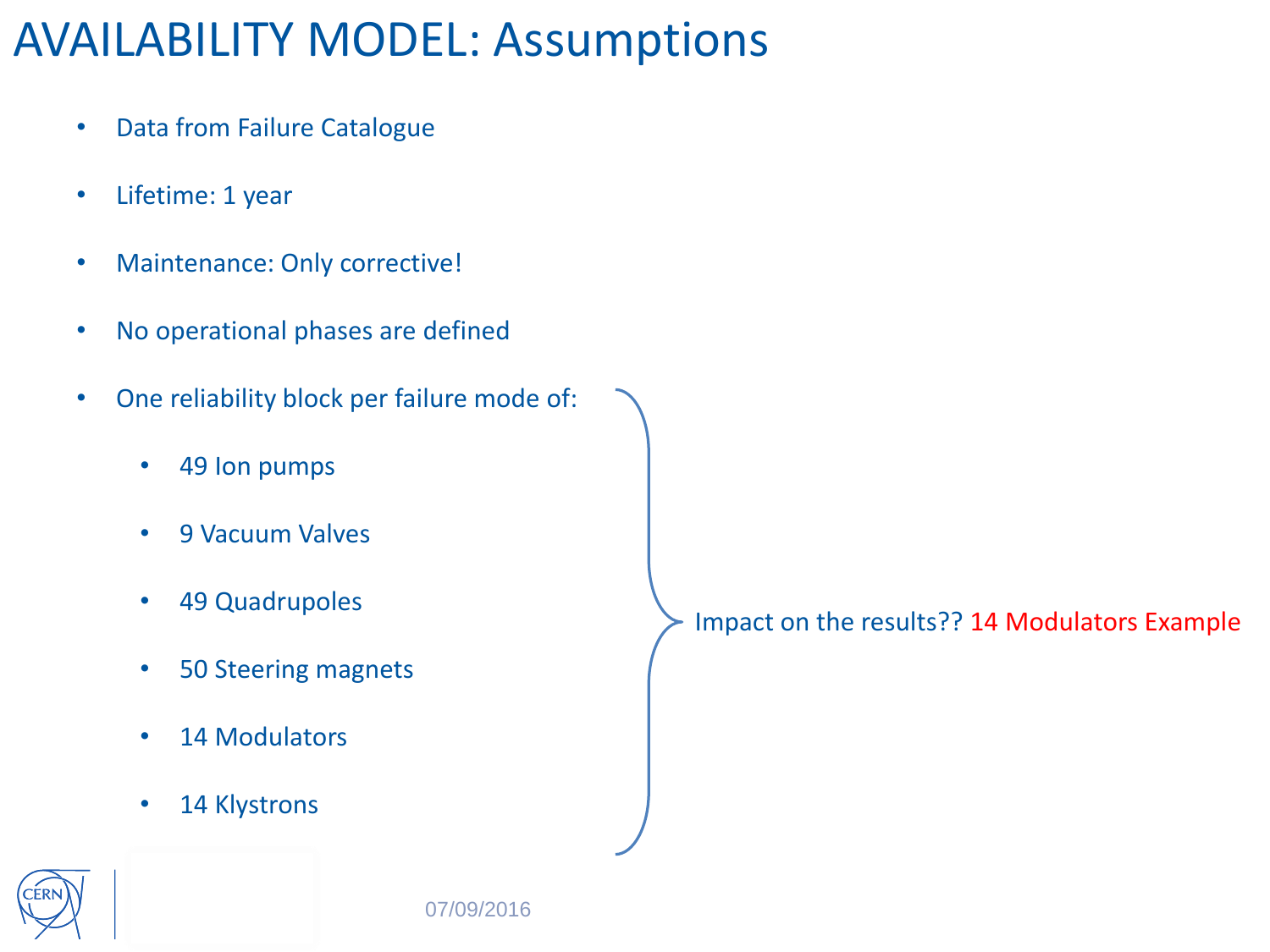### AVAILABILITY MODEL: 14 Modulators example

| <b>SECTION:</b><br>Linac4 | components<br>ኄ<br>£. | <b>BEAM</b><br><b>CONDITION</b> | <b>FAILURE MODE</b> | <b>LOCATION OF</b><br><b>BEAM LOSSES</b>         | MTTR(h) | COMMENTS<br>*repair in the tunnel:<br>venting incl. consign. 20',<br>deconsign. 10' | MTBF(h) | <b>COMMENTS</b> | <b>SEVERITY</b><br>(**mitigation) |
|---------------------------|-----------------------|---------------------------------|---------------------|--------------------------------------------------|---------|-------------------------------------------------------------------------------------|---------|-----------------|-----------------------------------|
| <b>14) MODULATORS</b>     | 14                    |                                 |                     | RFQ, Chooper,<br>CCDTL,TL, DTL,<br><b>BHZ.20</b> |         |                                                                                     |         |                 |                                   |
| 14.1) Powering            |                       |                                 |                     |                                                  |         |                                                                                     |         |                 |                                   |
| 14.1.1) Power Electronics |                       |                                 | Powering Failure    |                                                  | 0.4     | $23min$ ?                                                                           | 100000  |                 | Low                               |
| 14.1.2) Controls          |                       |                                 |                     |                                                  | 0.4     | $23min$ ?                                                                           | 200000  |                 |                                   |
| 14.1.3) Measurement part  |                       |                                 |                     |                                                  | 0.4     | $23min$ ?                                                                           | 200000  |                 |                                   |

#### 1) One reliability box per modulator and failure mode (14 x 3)



#### 2) One reliability block per failure mode of 14 modulator (3)

| Modulators 14 |    | $MTTF_{14} = MTT$ |
|---------------|----|-------------------|
| ΩR            | 85 |                   |
|               |    |                   |

|                       | <b>Difference</b> | 0.022        | <b>19h</b> |
|-----------------------|-------------------|--------------|------------|
|                       |                   | 98.867       | 41d 9h     |
|                       |                   | 98.889       | 40d 14h    |
| $MTTF_{14}$ = MTTF/14 | Approach          | Availability | Down time  |

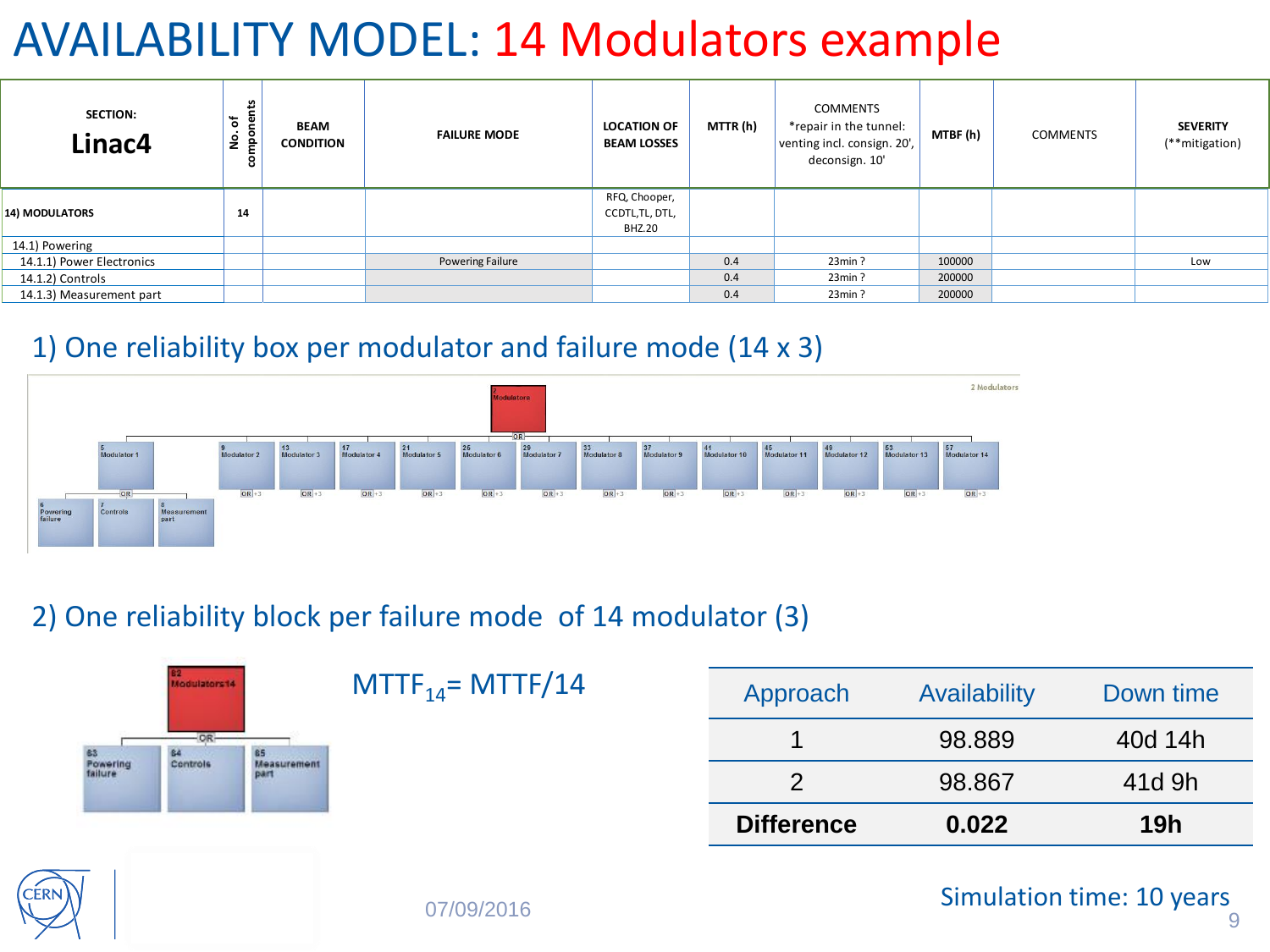### $\text{AVAILABIL}$  Diagram  $\text{PODE}$  . ISOGRAPH

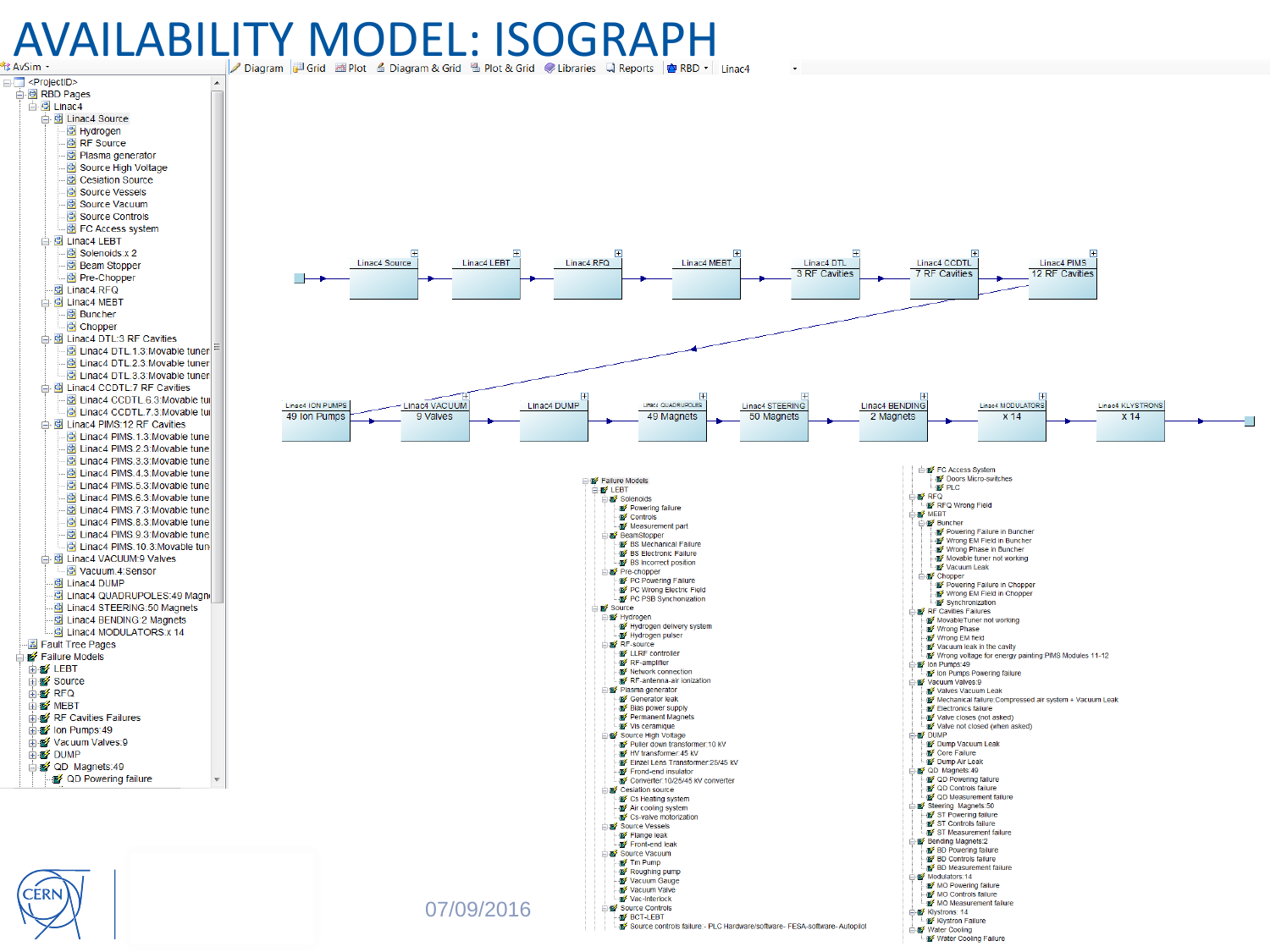# AVAILABILITY MODEL: ELMAS



53 FESA-software

- Component data [input text files](../Simulation software/Linac4_Isograph/Linac4_FC_ModelsData.xlsx) for Isograph and ELMAS
- [Changes in the failure catalogue automatically done in input files](../Simulation software/Linac4_Isograph/Linac4_FC_ModelsData.xlsx)



ERN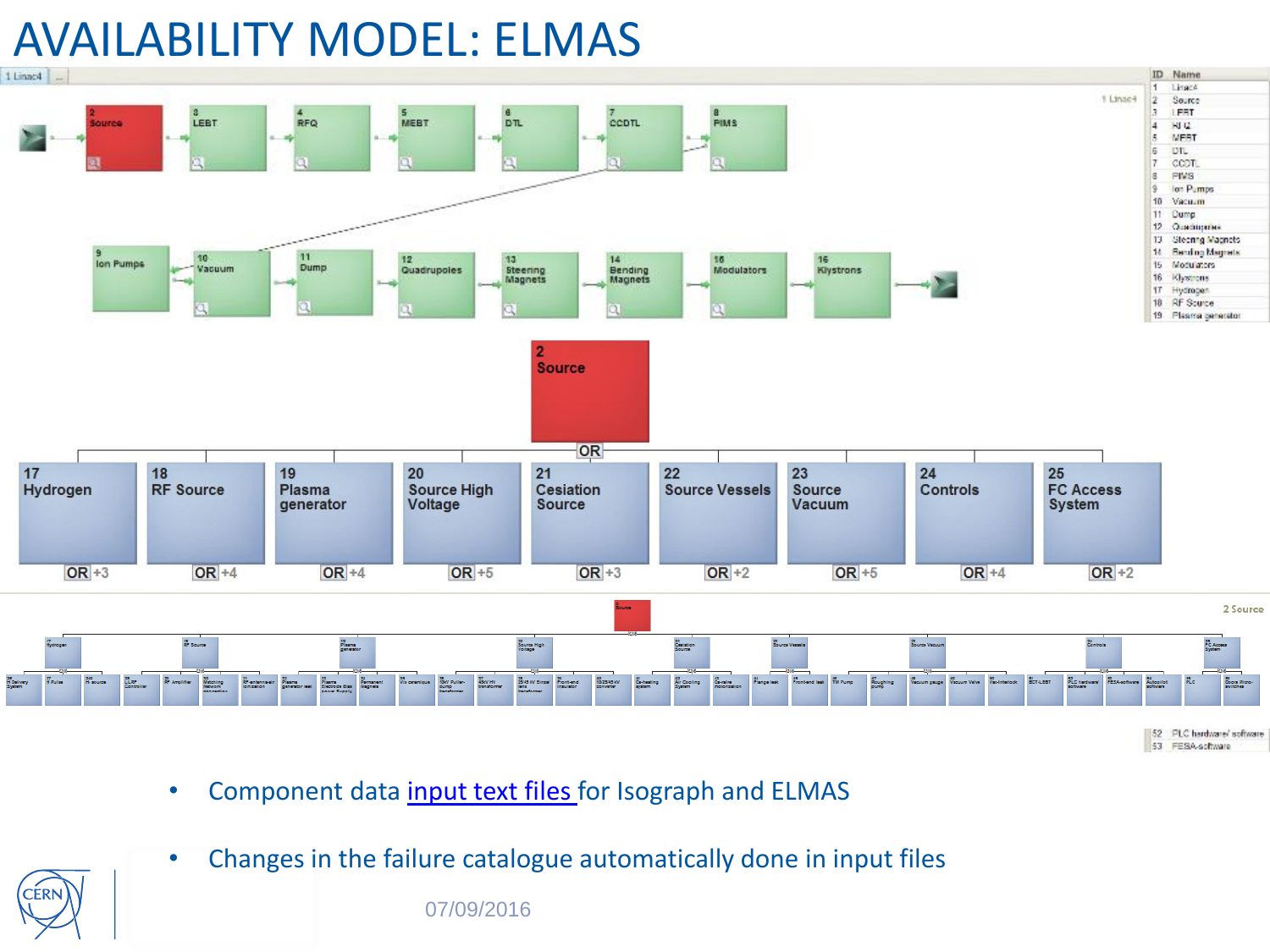### AVAILABILITY MODEL: FIRST RESULTS

| <b>Linac4</b>          | <b>Isograph</b> | <b>ELMAS</b> |
|------------------------|-----------------|--------------|
| <b>Availability</b>    | %80.53          | % 80.62      |
| No. of system failures | 1923            | 1918         |
| <b>Mean Down time</b>  | 1706 h          | 1698 h       |
| <b>MTTR</b>            | 0.8868h         | 0.8845h      |
| <b>Simulation time</b> | $\sim$ 35 min   | 2.1 s        |

#### **CONTRIBUTORS TO Linac4 DOWNTIME**



| $\blacksquare$ PIMS        |
|----------------------------|
| $\blacksquare$ $\sf CCDTL$ |
| <b>ION PUMPS</b>           |
| ∎DUMP                      |
| ∎DTI                       |
| $\blacksquare$ Vacuum      |
|                            |

ELMAS





07/09/2016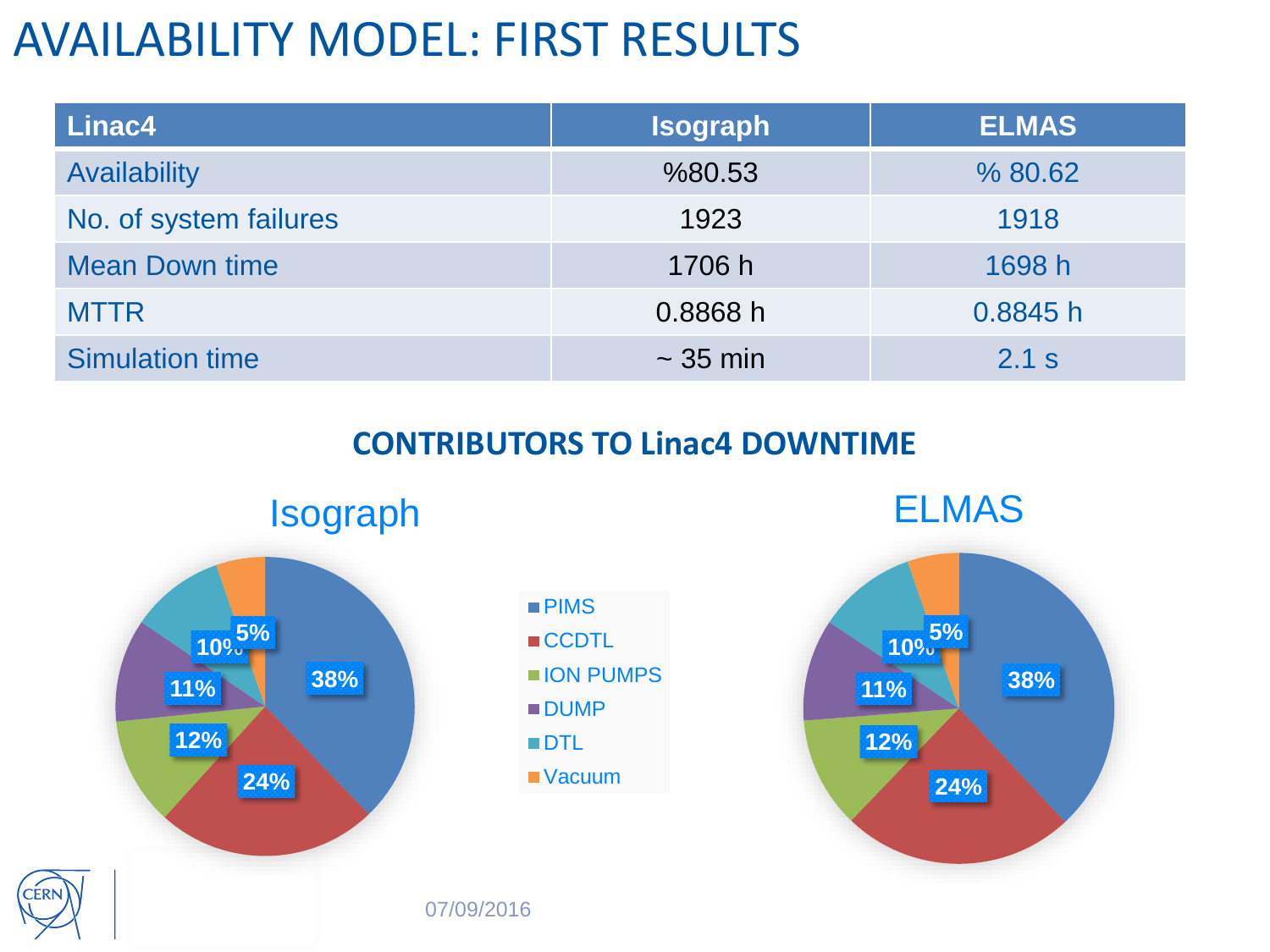### NEXT STEPS

- Complete Linac4 failure catalogue
- Update Availability models in Isograph and ELMAS
- Build Availability model in AvailSim 3.0 (waiting for first version)
- Run Simulations. Compare results.
- Proposal for a common input format of models.